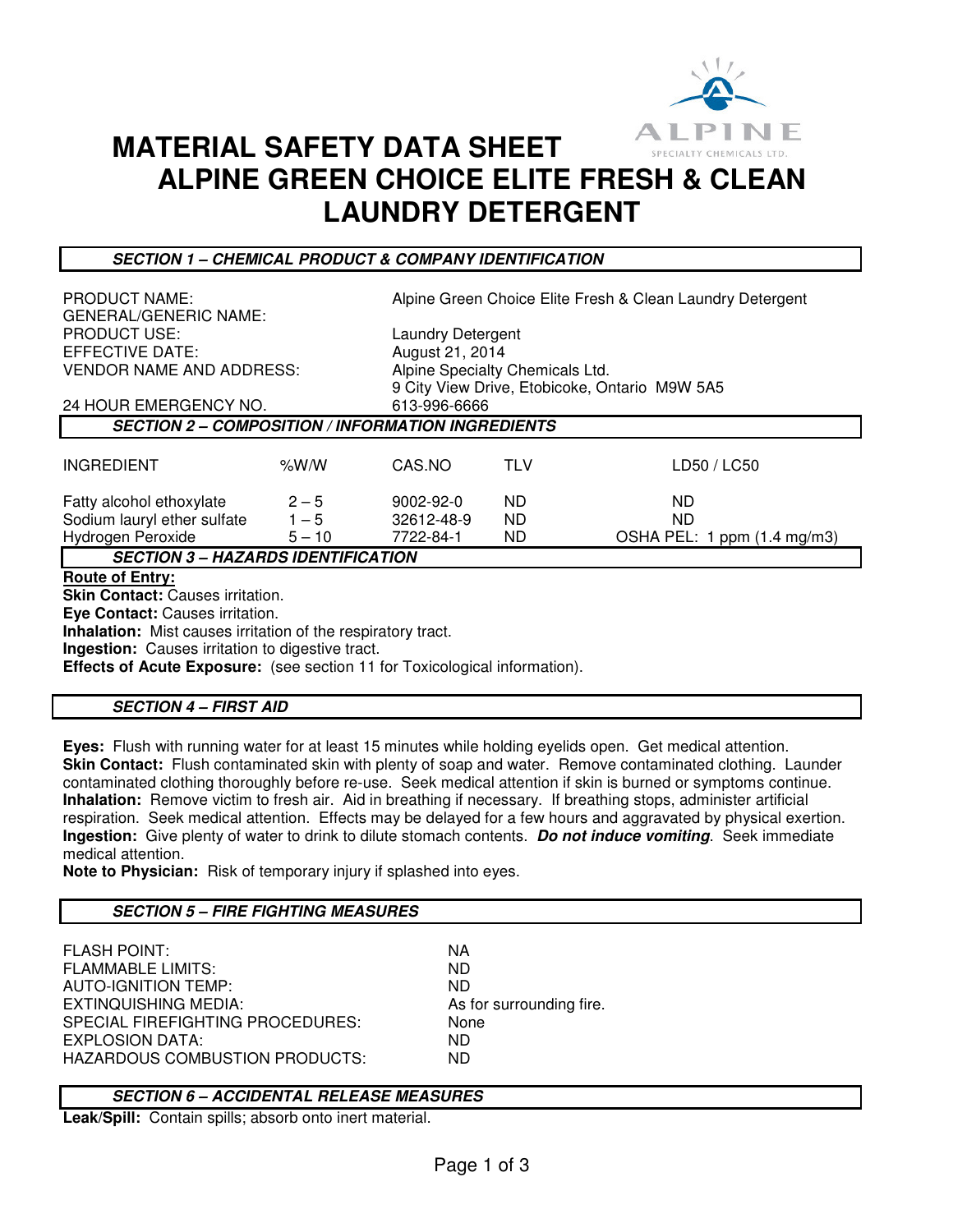# **MATERIAL SAFETY DATA SHEET ALPINE GREEN CHOICE FRESH & CLEAN ELITE LAUNDRY DETERGENT**

## **SECTION 7 – HANDLING AND STORAGE**

**Handling Procedures**: Avoid all skin contact. Ventilate adequately, otherwise wear an appropriate breathing apparatus. Avoid contact with eyes, skin or clothing. Keep container closed when not in use. **Storage Procedures**: Keep from freezing. Keep containers closed when not in use.

### **SECTION 8 – EXPOSURE CONTROLS**

#### **PROTECTIVE EQUIPMENT TO BE USED:**

VENTILATION: General ventilation adequate. PROTECTIVE GLOVES: Rubber EYE PROTECTION: Safety glasses if risk of contact. OTHER PROTECTIVE MEASURES: Not required

RESPIRATORY PROTECTION: Not required under adequate ventilation.

#### **SECTION 9 – PHYSICAL PROPERTIES**

| PHYSICAL STATE:          | Liquid                                        |
|--------------------------|-----------------------------------------------|
| APPEARANCE AND ODOUR:    | Slightly hazy colorless liquid, low viscosity |
| <b>ODOUR THRESHOLD:</b>  | ND.                                           |
| <b>SPECIFIC GRAVITY:</b> | 1.063                                         |
| <b>VAPOUR PRESSURE:</b>  | ا>                                            |
| VAPOUR DENSITY:          | ND.                                           |
| PH:                      | 7.0                                           |
| <b>EVAPORATION RATE:</b> | ND.                                           |
| INITIAL BOILING POINT:   | ND.                                           |
| WATER SOLUBILITY:        | Complete                                      |
| <b>FREEZING POINT:</b>   | ND                                            |

## **SECTION 10 – STABILITY AND REACTIVITY**

| STABILITY:                        | Stable      |
|-----------------------------------|-------------|
| INCOMPATIBILITY:                  | <b>None</b> |
| HAZARDOUS DECOMPOSITION PRODUCTS: | ND.         |
| HAZARDOUS POLYMERIZATION:         | Will no     |
| CONDITIONS TO AVOID:              | Contac      |

Will not occur. Contact with strong acids will generate heat.

# **SECTION 11 – TOXICOLOGICAL INFORMATION**

| THRESHOLD LIMIT VALUE:      | ND.                                                                            |
|-----------------------------|--------------------------------------------------------------------------------|
| EFFECTS OF ACCUTE EXPOSURE: |                                                                                |
| SKIN CONTACT:               | Oxidizer. Irritating to skin. Contact causes redness, burns, itching and pain. |
| EYE CONTACT:                | May cause serious damage.                                                      |
| INHALATION:                 | Misting may cause irritation of the respiratory tract.                         |
| INGESTION:                  | Causes damage to digestive tract.                                              |
| EFFECT OF CHRONIC EXPOSURE: | Prolonged or repeated skin exposure may cause dermatitis.                      |
| IRRITANCY OF PRODUCT:       | Slight                                                                         |
| CARCINOGENICITY:            | ND.                                                                            |
| SENSITIZATION TO MATERIAL:  | ND.                                                                            |
| REPRODUCTION TOXICITY:      | ND.                                                                            |
| TERATOGENTICITY:            | ND.                                                                            |
| MUTAGENICITY:               | ND.                                                                            |
|                             |                                                                                |